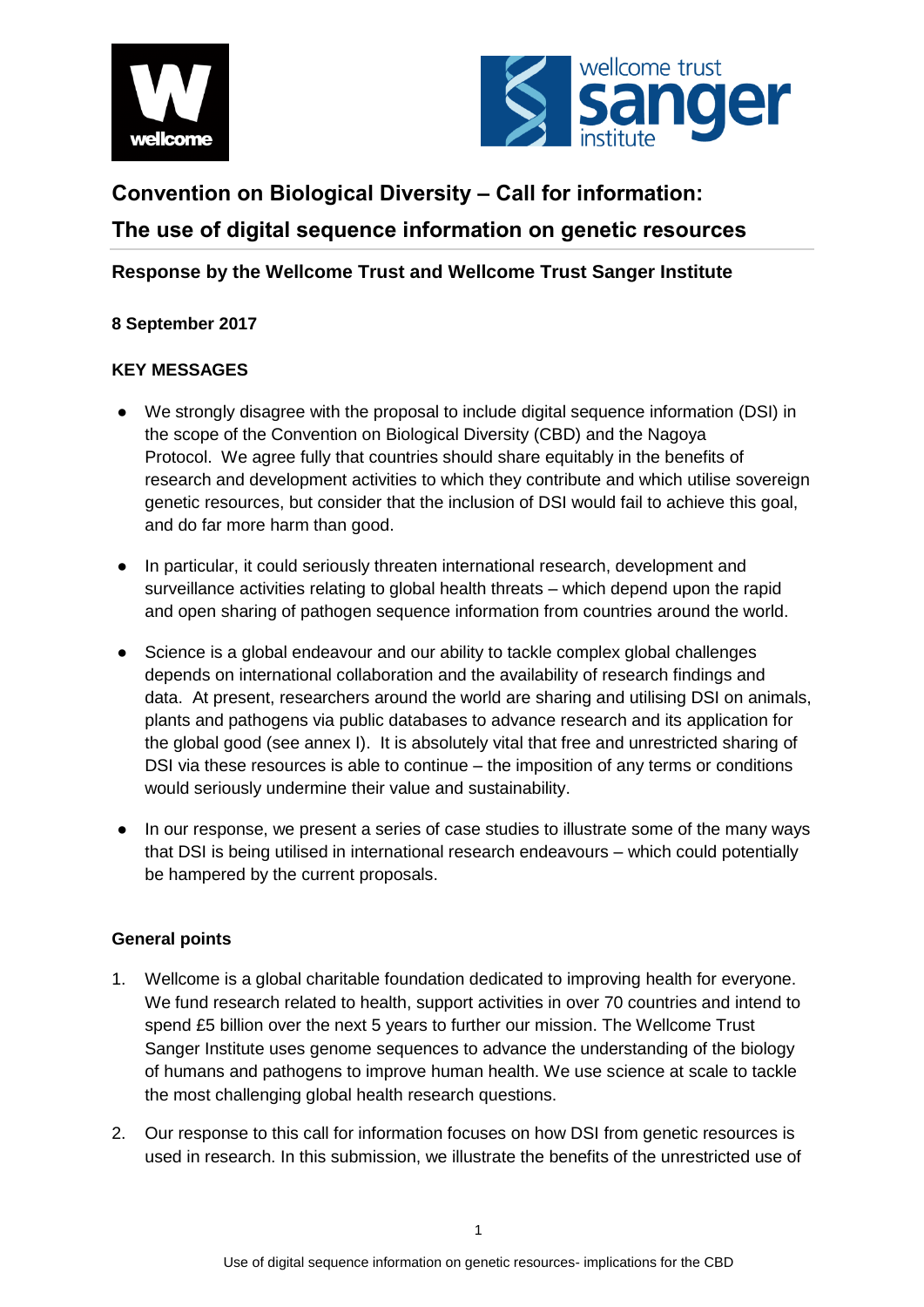DSI through four case studies on projects related to epidemic response, tracking drug resistance and conservation.

- 3. We disagree with the proposal to include of DSI in the scope of the CBD and the Nagoya Protocol. Science is increasingly collaborative and solving complex problems like epidemics and climate change will depend on international partnerships. Many of these rely on the ability to share DSI, regardless of what country a researcher is based in. There is a risk that the Nagoya Protocol could be implemented by countries in a way that poses a barrier to these collaborations, and this would be exacerbated if DSI were included in its scope.
- 4. Our primary concern is on genetic resources relating to human, animal and plant pathogens, where we believe the extension of the Convention to include DSI could greatly exacerbate its potential to threaten international research, development and surveillance activities relating to existing and emerging global health threats.
- 5. The continuous sharing of pathogen samples and DSI and the availability of pathogen DSI in public databases is critical for ensuring timely, accurate and accessible sharing of data for epidemic risk assessment and rapid response (see case studies 1 and 2). Timely sharing is essential for generating actionable public health information about how to prevent and respond to outbreaks.
- 6. The availability of DSI is also essential for developing the diagnostics, vaccines and pharmaceuticals needed to detect, prevent and treat illness. For example, the development of annual seasonal flu vaccines depends on the availability of global epidemiological and virus sequence data.
- 7. The global influenza surveillance and response system (GISRS) is a network of public health laboratories coordinated by WHO that collect human and animal flu virus samples and share the samples and related DSI for analysis. This happens on an annual cycle and rapid sharing of both the viruses and DSI is crucial as the target strains for seasonal vaccines must be decided 5-6 months ahead of the flu season for the vaccine to be developed in time. This is a very time sensitive process which could potentially be prohibitively delayed if access and use had to be agreed on a bilateral basis.
- 8. The Berlin Declaration of the G20 Health Ministers recently recognised the importance of GISRS with regard to sample and data sharing<sup>1</sup>. It is therefore essential that this is not inadvertently threatened through including DSI in the scope of the CBD.
- 9. The field of genomics in particular has thrived on the basis of free and unrestricted sharing of DSI from genetic resources. For over 30 years, the European Nucleotide Archive (ENA) at EMBL-EBI has maintained and provided researchers access to genetic sequence information related to animals, humans and plants. From September 2014 to August 2017, users downloaded more than 3.5 million sequences. As well as providing

<sup>&</sup>lt;u>.</u> <sup>1</sup> http://www.bundesgesundheitsministerium.de/fileadmin/Dateien/3\_Downloads/G/G20-Gesundheitsministertreffen/G20\_Health\_Ministers\_Declaration\_engl.pdf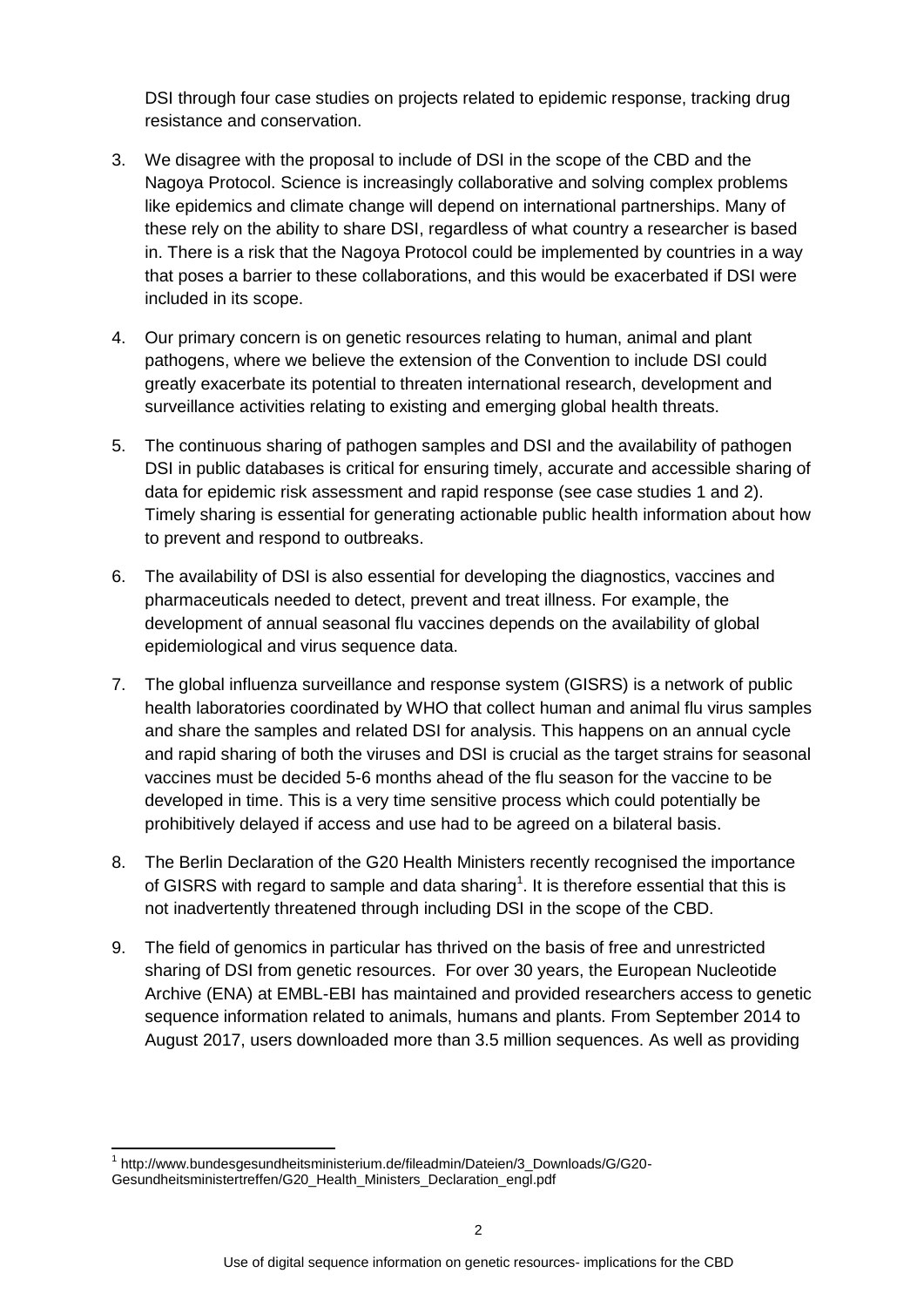the sequence aspect of the scientific record, ENA provides a platform for the sharing and dissemination of early research data<sup>2</sup>.

- 10. Any restrictions on sharing and accessing DSI from genetic resources in databases like ENA could create a major barrier to research and innovation that utilises this information. For example, this would impact efforts to collate DSI from around the world to track the emergence of drug resistance (see case study 3). The complexity of interpreting and complying with varying domestic access and benefit sharing legislation for DSI may threaten the sustainability of ENA and other databases if this dissuades or prevents researchers from sharing and using sequences.
- 11. Analysing DSI has a variety of applications as broad as the diversity in the natural world. The availability of DSI about all kinds of living things, from parasites and mosquitoes to bats and gorillas, in databases means they can be used by the international scientific community, sometimes in unexpected ways (see case study 4).

#### **Case study 1 – Global spread of dysentery – Dr Nicholas Thomson, Wellcome Trust Sanger Institute**

Dysentery kills around 525,000 children under 5 each year, around the world<sup>3</sup>. The most common cause of dysentery is *Shigella* bacteria, spread by contaminated food or water. The result is extreme diarrhoea which if untreated is often fatal. There are four species of *Shigella*, and most cases are caused by *S. flexneri*. Little was known about the genetic makeup of *S. flexneri* strains, which made tracking the spread of infections challenging and has significantly impeded public health efforts to control outbreaks.

351 strains of *S. flexneri*, from accredited public health laboratories in South Africa, Bangladesh, France, Vietnam and Korea were sequenced at the Sanger Institute, with the samples themselves originating from outbreaks in Bangladesh, Pakistan, Algeria, Egypt, Haiti, Senegal, Guinea, Burkina Faso, Chad, Cameroon, Ivory Coast, Korea, Madagascar, Haiti and the Dominican Republic.

By sequencing these many different strains, the researchers were able to determine that unique S. flexneri strains occupy distinct geographic areas<sup>4</sup>, do not spread but are able to persist over a long time. This indicates the bacteria does not travel over wide areas and is not the underlying cause of dysenteric pandemics. These findings strongly reinforce the importance of sanitation and the provision of clean drinking water, and inform public health strategies for tackling persistent outbreaks. The potential complexity of conducting multiple bilateral agreements for access and use of DSI in this kind of research could cause delays and potentially slow down public health efforts the research seeks to inform.

#### **Case study 2 – Putting genomic surveillance at the heart of viral epidemic response – Professor Andrew Rambaut, University of Edinburgh**

 2 Toribio, A. L., Alako, B., Amid, C., Cerdeño-Tarrága, A., Clarke, L., Cleland, I., Cochrane, G. (2017). European Nucleotide Archive in 2016. *Nucleic Acids Research*, *45*, D32–D36. http://doi.org/10.1093/nar/gkw1106 3 http://www.who.int/mediacentre/factsheets/fs330/en/

<sup>4</sup> Connor , T.R., *et al 2015* Species-wide whole genome sequencing reveals historical global spread and recent local persistence in Shigella flexneri *eLIFE* 4 e07335 doi:10.7554/eLife.07335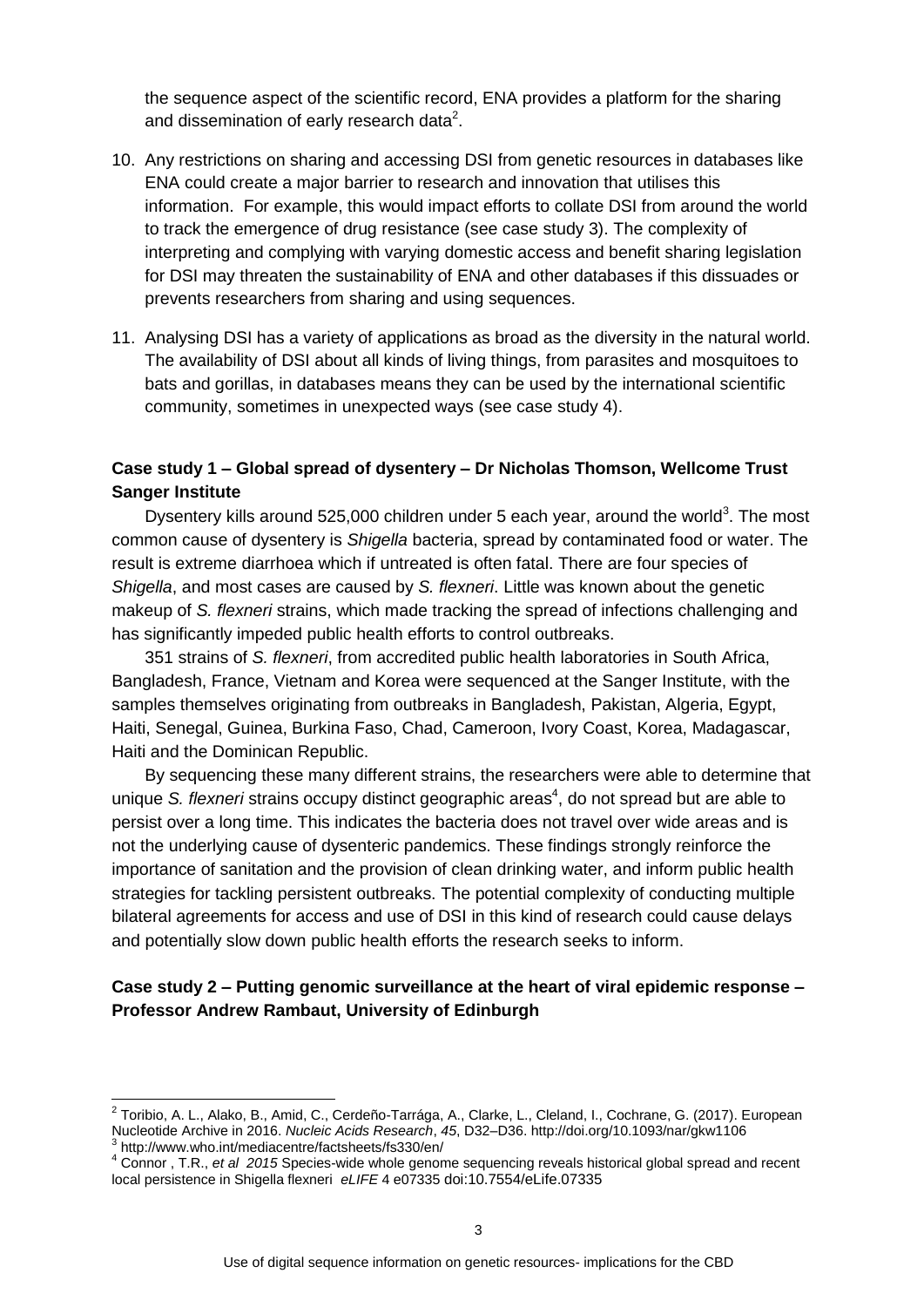In recent outbreaks of disease such as Ebola and Middle East respiratory syndrome coronavirus (MERS-CoV), sequencing samples of the viral pathogen revealed critical insights into the origins of infection and the evolution and transmission of the disease.

For example, in the 2013-2016 West African Ebola outbreak, researchers collected and sequenced over 1600 Ebola virus samples to understand how the virus was evolving and the factors responsible for its transmission<sup>5</sup>. Analysis of the virus' DSI showed how different strains crossed borders and spread within countries. Access to a subset of this data during the outbreak led to border closures to limit its spread<sup>6</sup> and suggests the potential value of sequencing to control future outbreaks, if it can be shared and analysed quickly enough to inform response efforts. However, the impact of these new sequencing technologies has yet to be realised, in part due to the complexities and time taken to ship samples for sequencing and the resulting delays in the production of DSI.

Professor Andrew Rambaut is leading a Wellcome Trust funded project to develop a field-deployable virus sequencing system and accompanying information sharing platforms so that real-time viral genome sequencing can have a greater impact on the public health response for the next outbreak. Including DSI in the scope of the CBD and the Nagoya protocol could threaten the impact that this and other technologies may have on our ability to respond to the next epidemic.

#### **Case study 3 – Tracking resistance to artemisinin collaboration (TRAC) studies**

Each year, malaria kills about 500,000 and causes debilitating illness in over 200 million people<sup>7</sup>. The most effective treatment is artemisinin combination therapy, but resistance to artemisinin, which leads to treatment failure, has started to spread throughout Southeast Asia. Tracking and understanding the genetic lineage of resistance is vital for improving malaria containment and elimination, as well as patient treatment.

TRAC I and II are international collaborations, coordinated by the Mahidol-Oxford Tropical Medicine Research Unit, to gather, share and analyse 'real-time' genetic information on malaria drug resistance. The TRAC I study $8$  mapped the extent and severity of artemisinin resistance in Southeast Asia and TRAC II will continue to map resistance and in addition assess the safety and efficacy of new artemisinin combination treatments. It is an international effort, as TRAC II has over 60 investigators from more than a dozen countries.

The researchers post malaria parasite DSI on TRAC and other databases such as the WorldWide Antimalarial Resistance Network (WWARN), so that other researchers can build on their findings. Rapid sharing is critical to help track and anticipate the geographic routes of drug resistance and inform national and regional patient treatment strategies to stop resistance to artemisinin spreading to other malaria endemic regions.

#### **Case study 4 - Conservation of endangered gorilla populations – Chris Tyler Smith, Wellcome Sanger Institute**

Mount Tschiaberimu in the Democratic Republic of Congo (DRC) is home to a highly endangered population of gorillas. With a population of 1 female, 4 males and one baby of

 $\overline{\phantom{a}}$ 

<sup>&</sup>lt;sup>5</sup> Holmes, E.C., Dudas, G., Rambaut, A., Andersen, K.G., 2016 The evolution of the Ebola virus: Insights from the 2013-2016 epidemic *Nature 538*(193-200). doi:10.1038/nature19790

<sup>6</sup> https://www.ncbi.nlm.nih.gov/pmc/articles/PMC4960802/pdf/13059\_2016\_Article\_1019.pdf 7 http://www.who.int/malaria/publications/world-malaria-report-2016/en/

<sup>8</sup> Ashley, L. *et al.* 2014 Spread of Artemisinin Resistance in Plasmodium falciparum Malaria *NEJM* 371:411-423 doi: 10.1056/NEJMoa1314981